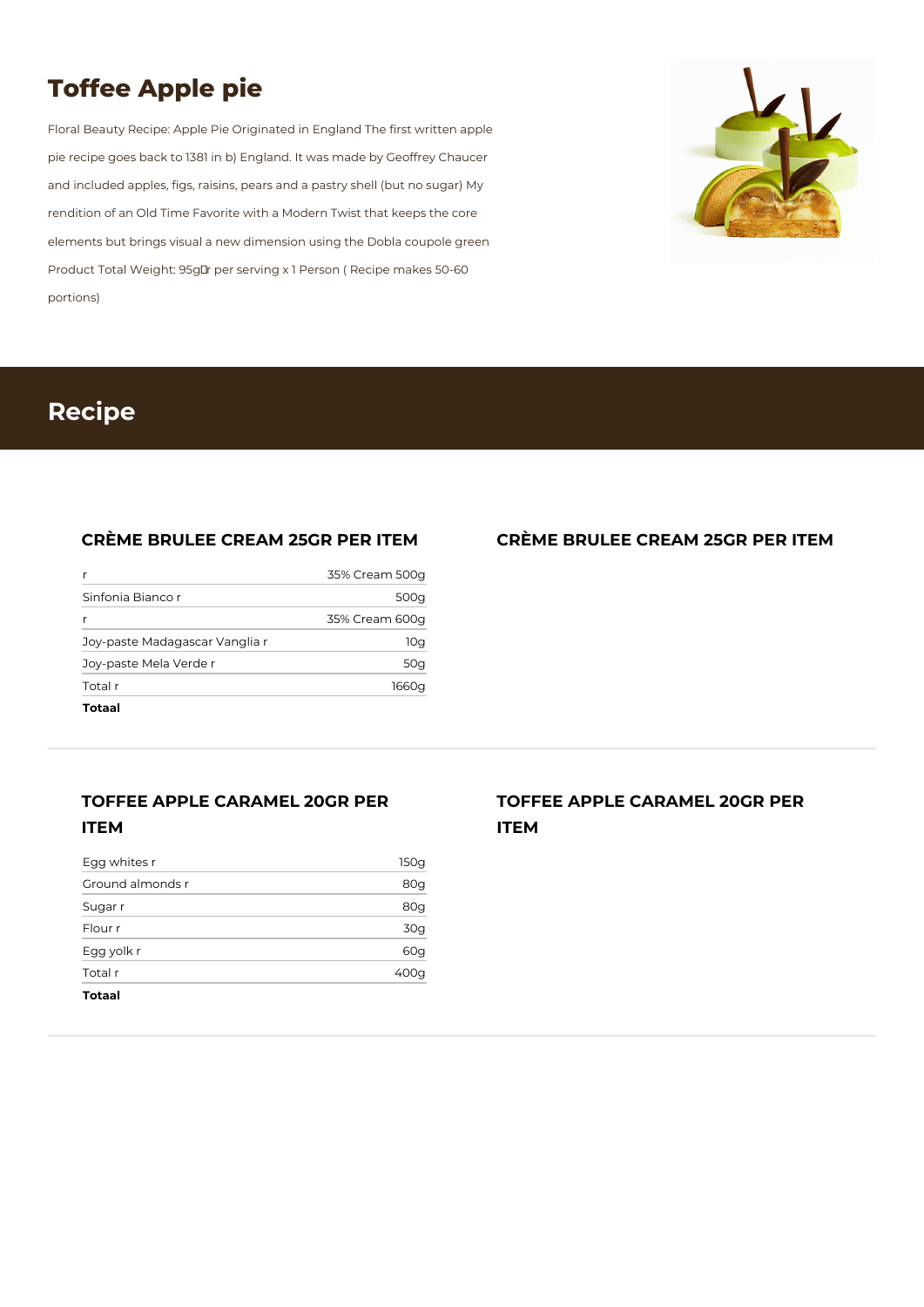#### **APPLE SPONGE 5GR PER ITEM**

| <b>APPLE SPONGE 5GR PER ITEM</b> |  |  |  |  |  |  |
|----------------------------------|--|--|--|--|--|--|
|----------------------------------|--|--|--|--|--|--|

| Totaal          |          |
|-----------------|----------|
| Sea Salt        | 4q       |
| Fruttidor Miele | 90% 500g |
| Toffee dor      | 100q     |
| Lemon Thyme     | 2g       |
| Honey           | 200g     |

#### **CARAMEL SABLEE 10GR PER ITEM**

| Tr                    | 45 Flour 400g |
|-----------------------|---------------|
| Icing Sugar r         | 183g          |
| Unsalted Butter r     | 190g          |
| Toffee Dor Caramel r  | 190g          |
| Sea Salt r            | 4g            |
| Egg Yolks r           | 80g           |
| Lemon Zest r          | 10g           |
| Lemon Juice r         | 20g           |
| Orange Zest r         | 5g            |
| Vangilia Madascagar r | 4g            |
| Total r               | 946q          |
| <b>Totaal</b>         |               |

#### **ASSEMBLY**

| Totaal                       |            |
|------------------------------|------------|
| Total r                      | 95c        |
|                              | 2D Leaf 5q |
| Chocolate Stem r             | 5g         |
| Apple Sponge r               | 5g         |
| Caramel Sableer r            | 10g        |
| Crème Brulee Cream r         | 25g        |
| Burnt Toffee Apple Caramel r | 20g        |
| Dobla Apple Coupole Green r  | 25q        |

**Assembly, layout and finishing Enjoy this exciting recipe.**

#### **CARAMEL SABLEE 10GR PER ITEM**

#### **ASSEMBLY**

# **Featured Product(s)**